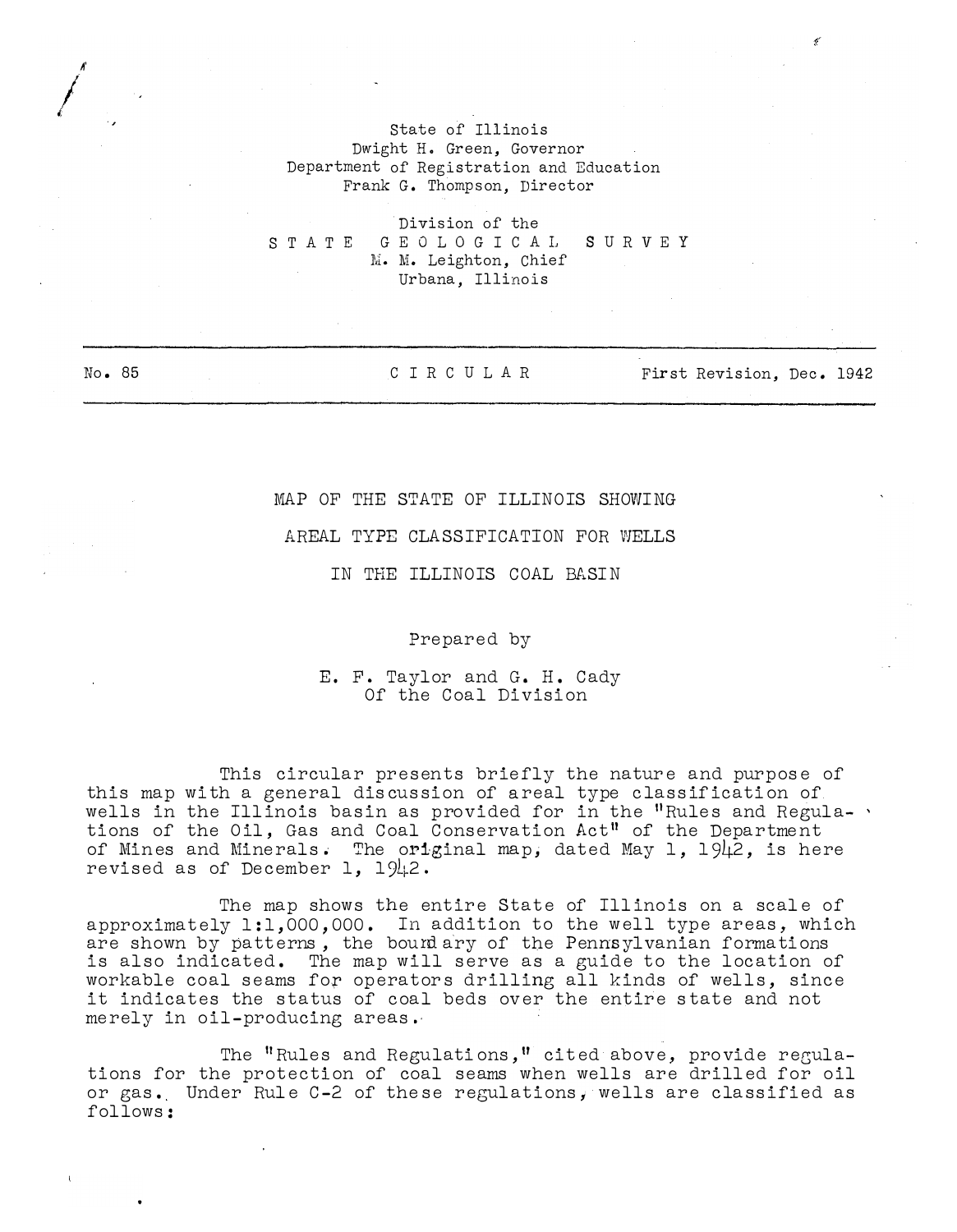Type A. - Wells in regions definitely known to be barren of workable coal beds.

Type  $B$ . - Wells in regions probably barren; where there is no definite evidence of the presence of workable coal beds, but where there is some chance that further drilling may encounter evidence of the presence of such coal beds.

Type c. - Wells located in regions where workable coal is probably present but depth and thickness are not certain.

Type D. - Wells located in mining districts or in well prospected areas where minable coal is known to be present at a depth or depths that can be closely approximated if the surface altitude of a well is known, but where there is no definite prospect of immediate exploitation, as determined by inquiry.

Type E. - Wells located on active mine property but not above mined-out area, and situated more than 100 feet from the nearest underground mine room or entry.

Type F. - Wells located above mined-out area of an active mine, or less than 100 feet from an underground mine room or entry.

Type G. - Wells located above abandoned mines.

Type H. - Wells located within developed limits of active<br>or abandoned oil or gas pools, where in the opinion of the Department prior drilling has not protected the workable coal beds to an extent sufficient to permit safe mining operations.

Several things should be noted concerning the classification in regard to the map. First, the descriptions of type classifications have been condensed to as few words as possible. Second, Types D, E,  $F$ , and G are shown as one group. This is necessary inasmuch as the scale of the map does not permit showing active or abandoned mines or mined-out areas. Third, Types C and D, E, F, and G have been described on the map in such a way as to give some conception of the amount of geologic information available at the State Geological Survey in those areas.

The revision of this map, dated December 1, 1942, shows a new classification for parts of the Illinois basin including White, Edwards, Wabash, Richland, Wayne, and Clay counties, excepting Township  $\downarrow$  North, Range 5 East, and parts of Jefferson, Hamilton, Gallatin, and Jasper counties. This area was formerly included as a Type B area, but on the revised map it is classified as Typo C. Structure contour lines on the top of No. 6 coal bed are shown at fifty-foot intervals.